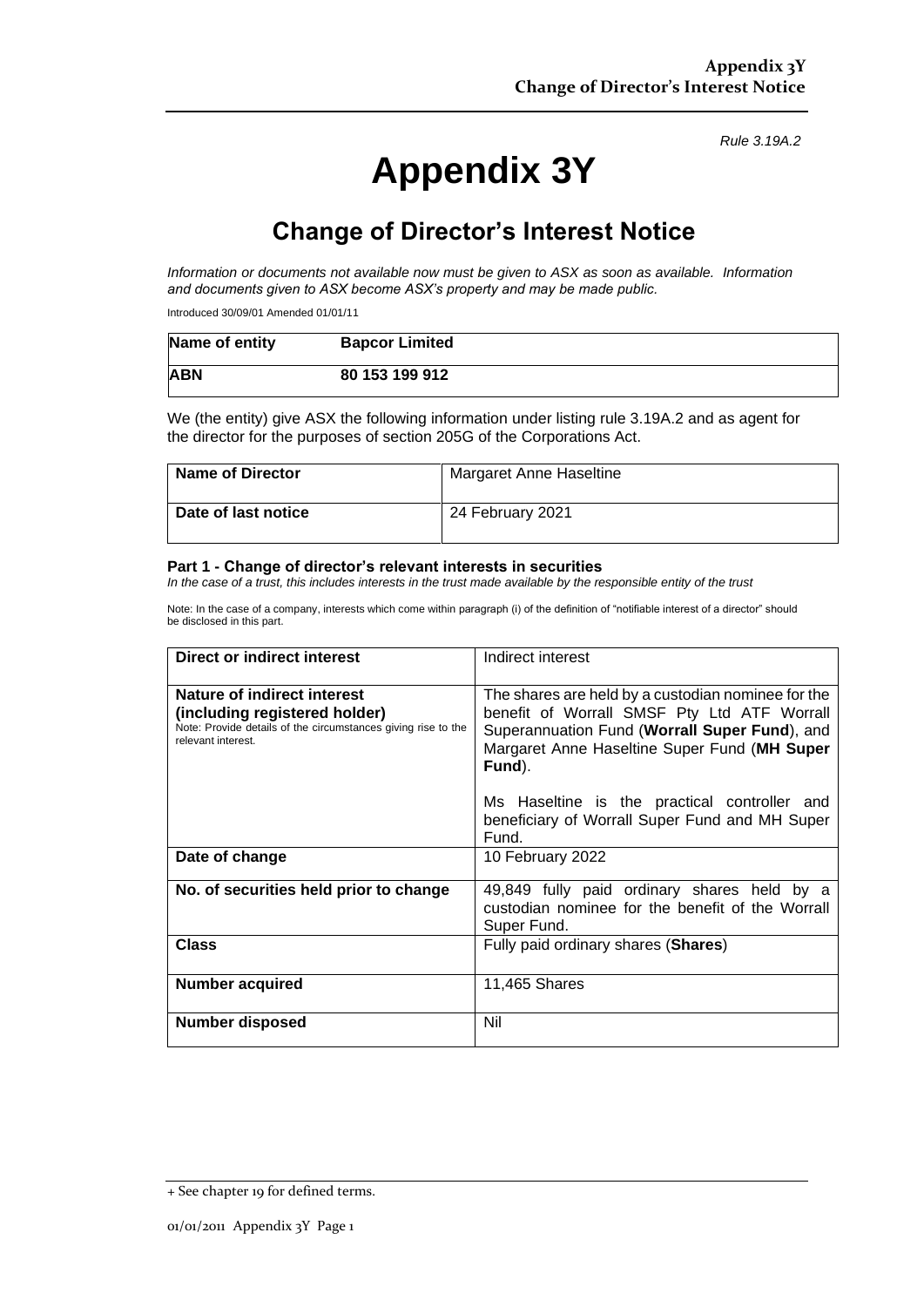| <b>Value/Consideration</b><br>Note: If consideration is non-cash, provide details and<br>estimated valuation                                                               | \$7.08 per Share                                                                                                                                                                                                                 |
|----------------------------------------------------------------------------------------------------------------------------------------------------------------------------|----------------------------------------------------------------------------------------------------------------------------------------------------------------------------------------------------------------------------------|
| No. of securities held after change                                                                                                                                        | 1. 49,849 fully paid ordinary shares held by a<br>custodian nominee for the benefit of the<br>Worrall Super Fund<br>2. 11,465 fully paid ordinary shares held by a<br>custodian nominee for the benefit of the<br>MH Super Fund. |
| Nature of change<br>Example: on-market trade, off-market trade, exercise<br>of options, issue of securities under dividend<br>reinvestment plan, participation in buy-back | Purchase of Shares on-market.                                                                                                                                                                                                    |

### **Part 2 – Change of director's interests in contracts**

Note: In the case of a company, interests which come within paragraph (ii) of the definition of "notifiable interest of a director" should be disclosed in this part.

| <b>Detail of contract</b>                                                                                                                                                   | N/A |
|-----------------------------------------------------------------------------------------------------------------------------------------------------------------------------|-----|
| Nature of interest                                                                                                                                                          | N/A |
| Name of registered holder<br>(if issued securities)                                                                                                                         | N/A |
| Date of change                                                                                                                                                              | N/A |
| No, and class of securities to which interest<br>related prior to change<br>Note: Details are only required for a contract in relation to which the<br>interest has changed | N/A |
| Interest acquired                                                                                                                                                           | N/A |
| <b>Interest disposed</b>                                                                                                                                                    | N/A |
| <b>Value/Consideration</b><br>Note: If consideration is non-cash, provide details and an estimated<br>valuation                                                             | N/A |
| Interest after change                                                                                                                                                       | N/A |

## **Part 3 –** +**Closed period**

<sup>+</sup> See chapter 19 for defined terms.